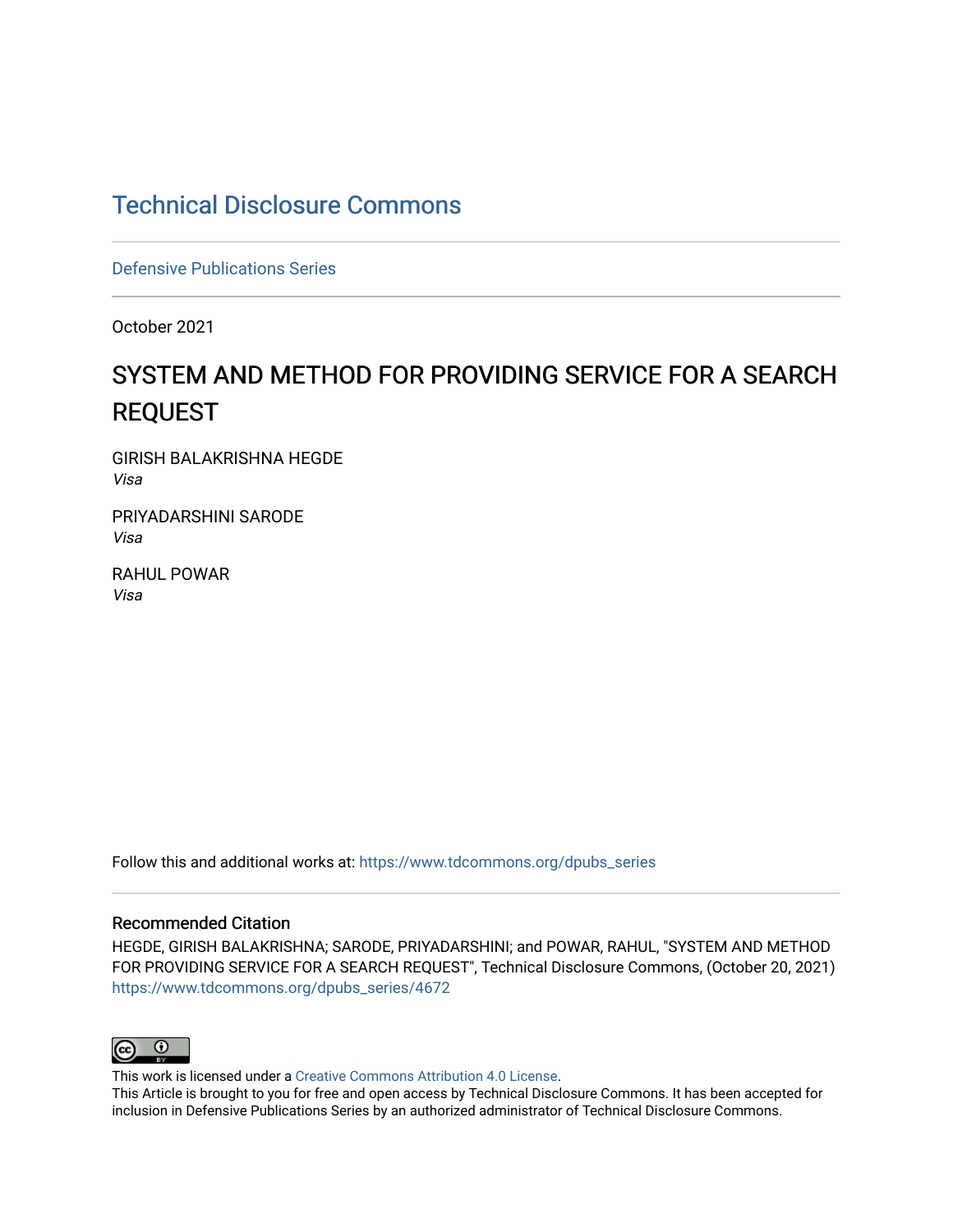# **TITLE: "SYSTEM AND METHOD FOR PROVIDING SERVICE FOR A SEARCH REQUEST"**

**VISA** 

## **GIRISH BALAKRISHNA HEGDE**

## **PRIYADARSHINI SARODE**

## **RAHUL POWAR**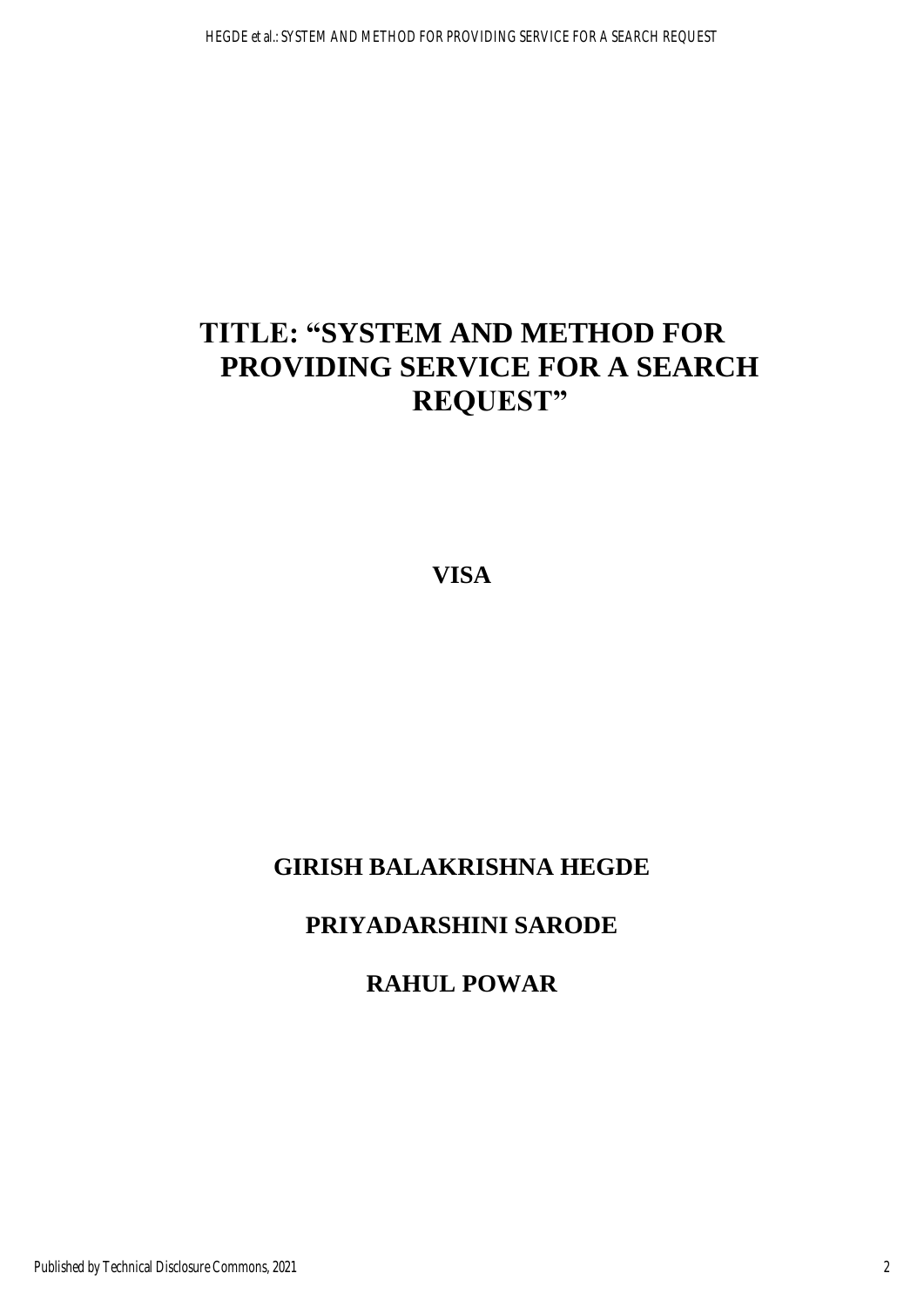#### **TECHNICAL FIELD**

The present subject matter relates to field of transmission of digital information, more particularly, but not exclusively to a system and method for providing service for a search request.

#### **BACKGROUND**

In current scenario, consider a user enters a search request or a Uniform Resource Locator (URL) on a search engine to obtain results for the search request. The search engine fetches domain of the URL and then subdomain of the URL to find the results for the search request. The URL is a mechanism used by a browser to retrieve any published resource on web. In another words, the URL is an address of a unique resource on the web. In existing methods, time taken to obtain the results for the search request is more. For example, if the user enters a URL: "http:/[/mydomain.visa.com/us/east/keygenerator/oauth/merchantxyz?rid=<UUID>](http://mydomain.visa.com/us/east/keygenerator/oauth/merchantxyz?rid=%3cUUID)", here "mydomain.visa.com" is the domain. The domain is alternatively called as primary domain. The domain is a string of text that maps to a numeric Internet Protocol (IP) address used to access a website. Further, "us", "east", "keygenerator", "oauth" and "merchantxyz" are the subdomains for the entered URL. The subdomain is an additional part to the main domain. The subdomains are created to organize and navigate to different sections of the website. The search engine for the entered search request will go through six tiers of extraction and query since we have five subdomains to obtain the results for the search request. Thus, the time complexity for existing methods is  $O(n)^*m$ , where m is the number of subdomains for the entered URL. Therefore, more the number of subdomains, more time is taken to obtain the results for the search request. Also, in the existing method, the domain and the subdomainbased routing is slow and there is no optimal way for splitting the subdomains for routing. As such, a solution is required to reduce the time complexity and obtain the results quickly for the search request.

The information disclosed in this background of the disclosure section is only for enhancement of understanding of the general background of the invention and should not be taken as an acknowledgement or any form of suggestion that this information forms the prior art already known to a person skilled in the art.

#### **BRIEF DESCRIPTION OF THE DRAWINGS**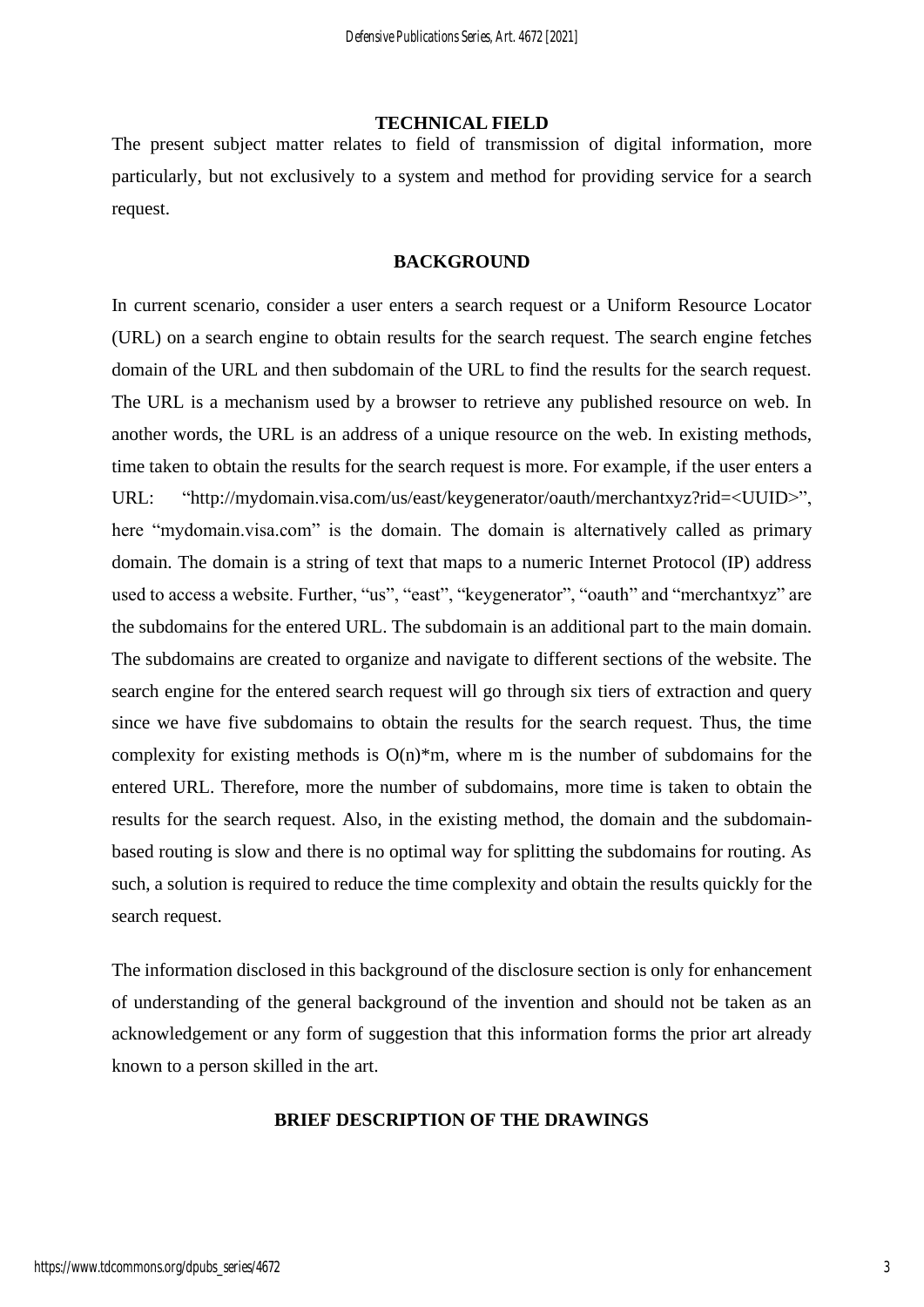The accompanying drawings, which are incorporated in and constitute a part of this disclosure, illustrate exemplary embodiments and, together with the description, serve to explain the disclosed principles. In the figures, the left-most digit(s) of a reference number identifies the figure in which the reference number first appears. The same numbers are used throughout the figures to reference like features and components. Some embodiments of device or system and/or methods in accordance with embodiments of the present subject matter are now described, by way of example only, and with reference to the accompanying figures, in which:

**Figure 1** illustrates exemplary environment of a system for providing service for a search request, in accordance with some embodiments of the present disclosure;

**Figures 2 and 3** illustrate an example showing implementation for providing service for a search request, in accordance with some embodiments of the present disclosure;

**Figure 4** illustrates flow diagram showing method for providing service for a search request, in accordance with some embodiments of the present disclosure; and

**Figure 5** illustrates a block diagram of an exemplary computer system for implementing embodiments consistent with the present disclosure.

The figures depict embodiments of the disclosure for purposes of illustration only. One skilled in the art will readily recognize from the following description that alternative embodiments of the structures and methods illustrated herein may be employed without departing from the principles of the disclosure described herein.

#### **DESCRIPTION OF THE DISCLOSURE**

In the present document, the word "exemplary" is used herein to mean "serving as an example, instance, or illustration." Any embodiment or implementation of the present subject matter described herein as "exemplary" is not necessarily to be construed as preferred or advantageous over other embodiments.

While the disclosure is susceptible to various modifications and alternative forms, specific embodiment thereof has been shown by way of example in the drawings and will be described in detail below. It should be understood, however that it is not intended to limit the disclosure to the particular forms disclosed, but on the contrary, the disclosure is to cover all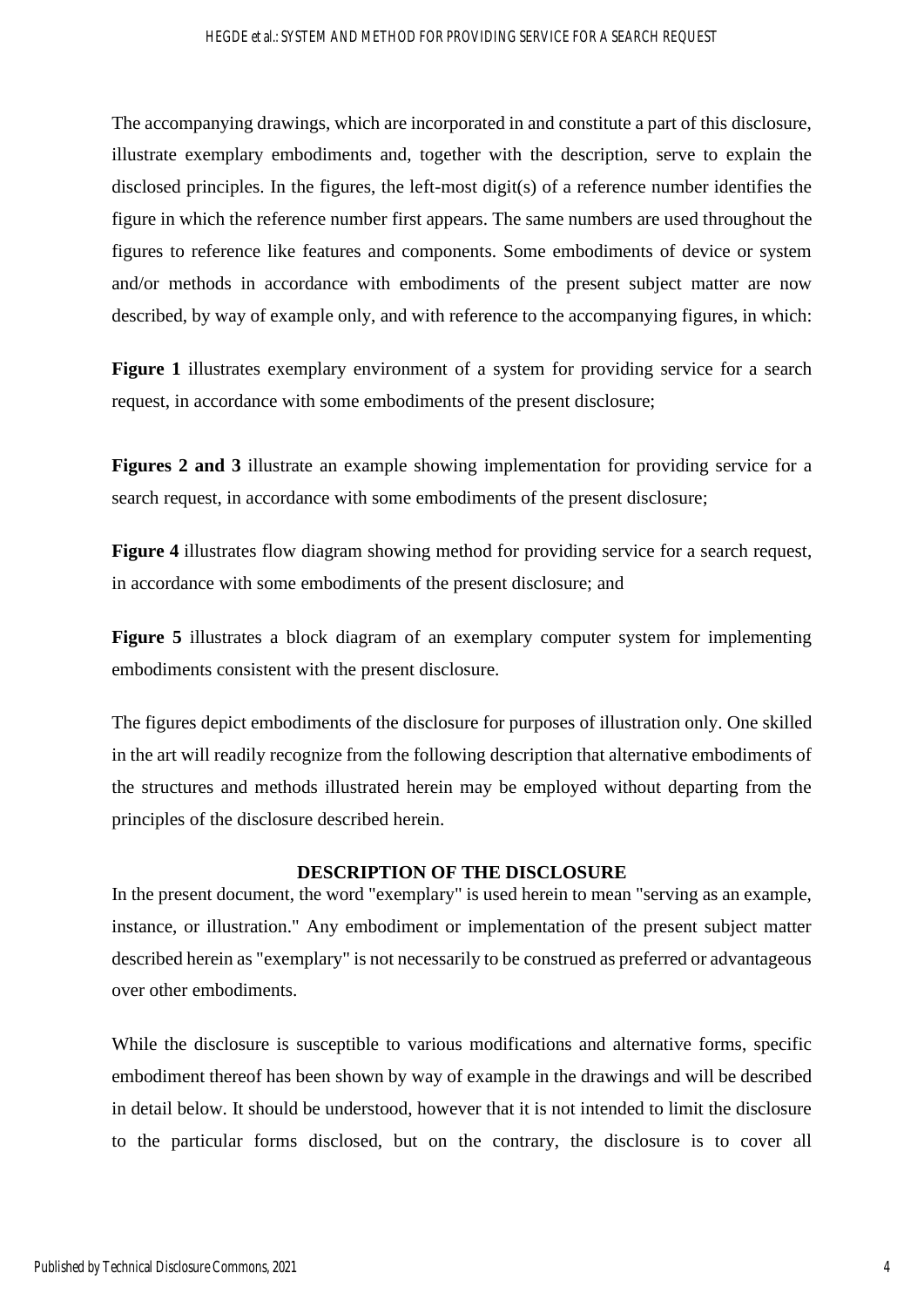modifications, equivalents, and alternative falling within the spirit and the scope of the disclosure.

The terms "comprises", "comprising", or any other variations thereof, are intended to cover a non-exclusive inclusion, such that a setup, device or method that comprises a list of components or steps does not include only those components or steps but may include other components or steps not expressly listed or inherent to such setup or device or method. In other words, one or more elements in a device or system or apparatus proceeded by "comprises... a" does not, without more constraints, preclude the existence of other elements or additional elements in the device or system or apparatus.

The terms "an embodiment", "embodiment", "embodiments", "the embodiment", "the embodiments", "one or more embodiments", "some embodiments", and "one embodiment" mean "one or more (but not all) embodiments of the invention(s)" unless expressly specified otherwise.

The terms "including", "comprising", "having" and variations thereof mean "including but not limited to", unless expressly specified otherwise.

The present disclosure proposes a system and method for providing service for a search request. The proposed system extracts address of the search request entered by a user based on length and hashes the address. Further, the proposed system looks into a hash table and routes the search request to the service to obtain search result upon successful matching of the hash address. The proposed system reduces time complexity and provides search results more quickly for the entered search request.

**Figure 1** illustrates an exemplary environment 100 of a system 101 which is configured to provide service for a search request entered by a user 102 on a browser. In an embodiment, the search request may also be referred as an URL. The URL is a mechanism used by the browser to retrieve any published resource on web. In an embodiment, the browser is a software which is used by the user 102 to view or visit different webpages or websites. The environment 100 for providing service for the search request includes the user 102, a communication network 103 and the system 101. For example, consider the user 102 enters a URL ["http://mydomain.visa.com/us/east/keygenerator/oauth/merchantxyz?rid=<UUID>"](http://mydomain.visa.com/us/east/keygenerator/oauth/merchantxyz?rid=%3cUUID%3e) on the browser. The system 101 receives the URL and adds custom header to the URL. In an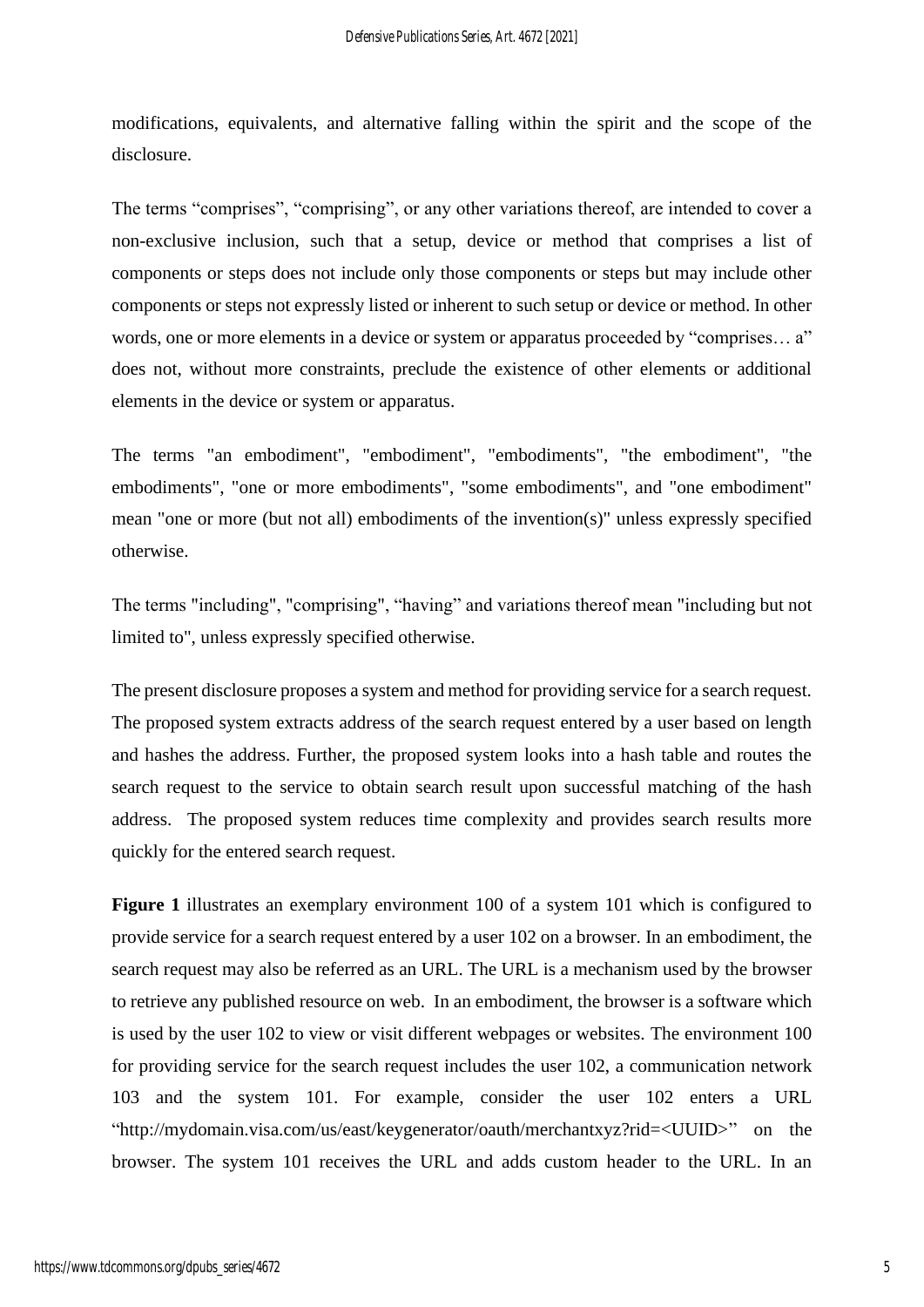embodiment, the custom header comprises priority number and the URL extraction length. In an embodiment, the system 101 is configured to provide priority number 1 for the URL with maximum length. For example, below provided URL is given the priority number 1 and the URL extraction length is 56. "mydomain.visa.com/us/east/keygenerator/oauth/merchantxyz" Further, the system 101 is configured to provide priority number 2 for the URL with second maximum length. For example, below provided URL is given the priority number 2 and the URL extraction length is 44. "mydomain.visa.com/us/east/keygenerator/oauth**"**. Similarly, the system 101 adds the custom header to the URL with the priority number and the URL extraction length until the system 101 reaches the domain. In an embodiment, for the entered URL, the system 101 adds six custom headers as the URL has five subdomains and one main domain. Further, the system 101 is configured to read longest address-size-priority i.e., the URL with the maximum length and the priority number 1 as shown in **Figure 2**. Upon reading, the system 101 is configured to extract the address based on the length and hash the address as shown in **Figure 2**. In an embodiment, hashing is a process of converting the address into another smaller value for O(1) retrieval time. Upon hashing the address, the system is configured to look into a predefined hash table as shown in **Figure 3**. If the hashed address matches with one of the hash values from the predefined hash table, the system 101 is configured to route the URL to service port and provide the service. In an embodiment, the predefined hash table comprises the hash value and service address associated with that hash value. Further, if the hashed address does not match any of the hash values from the predefined hash table, the system 101 is configured to read the address-size-priority with priority number 2 as shown in **Figure 2**. Upon reading, the system 101 extracts the address based on the length and hashes the address with priority number 2 and repeats the process until the system 101 provides the services for the entered search request. In an embodiment, the service provided may be, but limited to, results for the search request, routing to another webpage or website and so on.

In an embodiment, the system 101 and the user 102 may communicate via the communication network 103, for providing the service for the search request entered by the user 102. The communication network 103 may include, without limitation, a direct interconnection, Local Area Network (LAN), Wide Area Network (WAN), wireless network (e.g., using Wireless Application Protocol), the Internet, and the like. In an embodiment, the system 101 may be implemented in a server configured to provide the service for the search request entered by the user 102. In an embodiment, such server may be a dedicated server or a cloud-based server.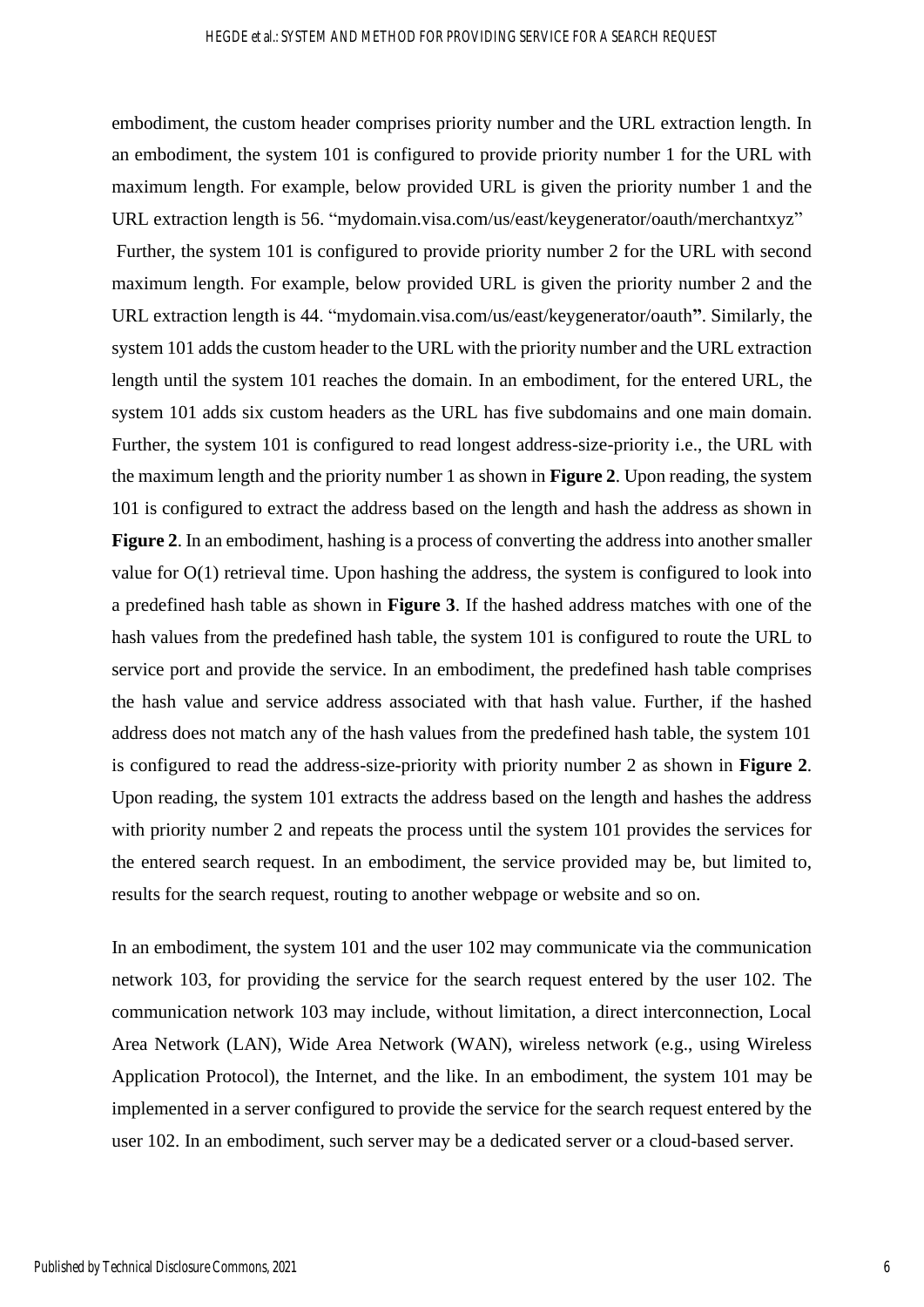Further, the system 101 may include one or more processor 104, I/O interface 105, and a memory 106. In some embodiments, the memory 106 may be communicatively coupled to the one or more processors 104. The memory 106 stores instructions, executable by the one or more processors 104, which, on execution, may cause the system 101 to provide the service for the search request entered by the user 102, as disclosed in the present disclosure. In an embodiment, the memory 106 may include one or more modules 107 and data 108. The one or more modules 107 may be configured to perform the steps of the present disclosure using the data 108, to provide the service for the search request entered by the user 102. In an embodiment, each of the one or more modules 107 may be a hardware unit which may be present outside the memory 106 and coupled with the system 101. The system 101 may be implemented in a variety of computing systems, such as a laptop computer, a desktop computer, a Personal Computer (PC), a notebook, a smartphone, a tablet, e-book readers, a server, a network server, a cloud-based server and the like. In an embodiment, the system 101 may be a dedicated server or may be a cloud-based server.

**Figure 4** illustrates flow diagram showing method for providing service for a search request, in accordance with some embodiments of the present disclosure.

At block 401 of **Figure 4**, the system 101 may be configured to receive the search request or the URL from the user 102. In an embodiment, the URL includes domain and subdomain.

At block 402 of **Figure 4**, upon receiving the search request, the system 101 may be configured to add custom header to the search request or the URL to allow index-based extraction. In an embodiment, the custom header includes the priority number and the URL extraction length.

At block 403 of **Figure 4**, the system 101 is configured to read longest address-size-priority from the search request or the URL i.e., the system reads the URL with the domain and the subdomain having the maximum length and priority number 1.

At block 404 of **Figure 4**, the system 101 is configured to extract the address of the URL based on the length of the search request and hash the extracted address to obtain hash value.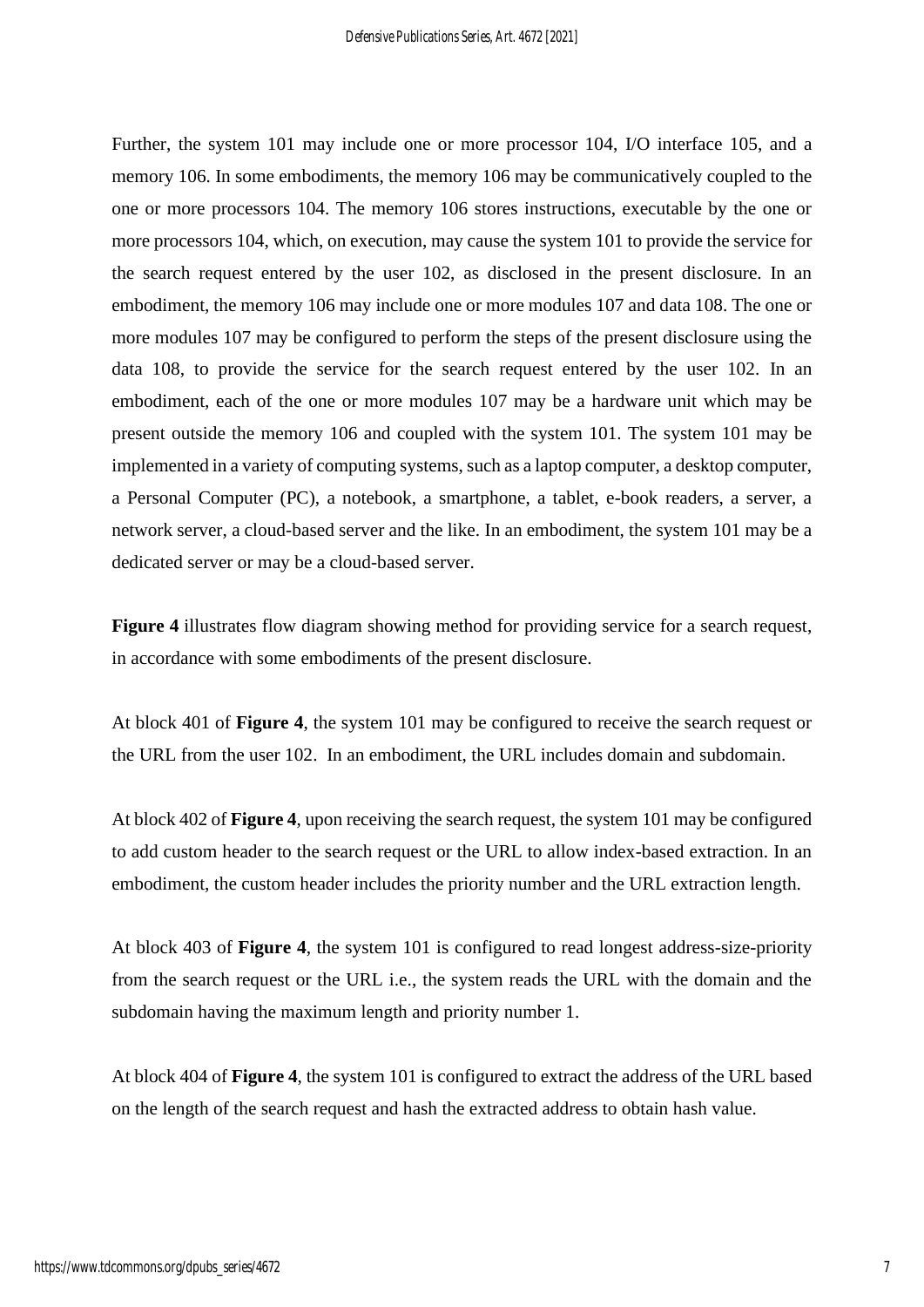At block 405 of **Figure 4**, the system 101 is configured to look into a predefined hash table. In an embodiment, the predefined hash table includes the hash value and the service address associated with the hash value.

At block 406 of **Figure 4**, the system 101 is configured to check if the hash of the address matches with one of the hash values of the predefined hash table. In an embodiment, if the hashed address matches steps at block 407 is performed. In an embodiment, if the hashed address does not match steps at block 403 is performed again.

At block 407 of **Figure 4**, upon successful matching of the hashed address the system 101 is configured to route the search request or the URL to the service address and provide the service for the search request to the user 102.

#### Advantages of the present disclosure

Embodiments of the present disclosure discloses a system and method to reduce the time complexity for providing the search result by extracting the address based on the length and hashing the address.

Embodiments of the present disclosure provides optimal matching for the search request by using the predefined hash table which stores the hash value and service address associated with the hash value.

Embodiments of the present disclosure reduces subdomain pattern matching complexity to O(1) by hashing the address of the search request based on the length of the address.

#### Computing System

**Figure 5** illustrates a block diagram of an exemplary computer system 500 for implementing embodiments consistent with the present disclosure. In an embodiment, the computer system 500 is used to implement the system 101 for providing the service for the search request entered by the user 102. The computer system 500 may include a central processing unit ("CPU" or "processor") 502. The processor 502 may include at least one data processor for executing processes in Virtual Storage Area Network. The processor 502 may include specialized processing units such as, integrated system (bus) controllers, memory management control units, floating point units, graphics processing units, digital signal processing units, etc.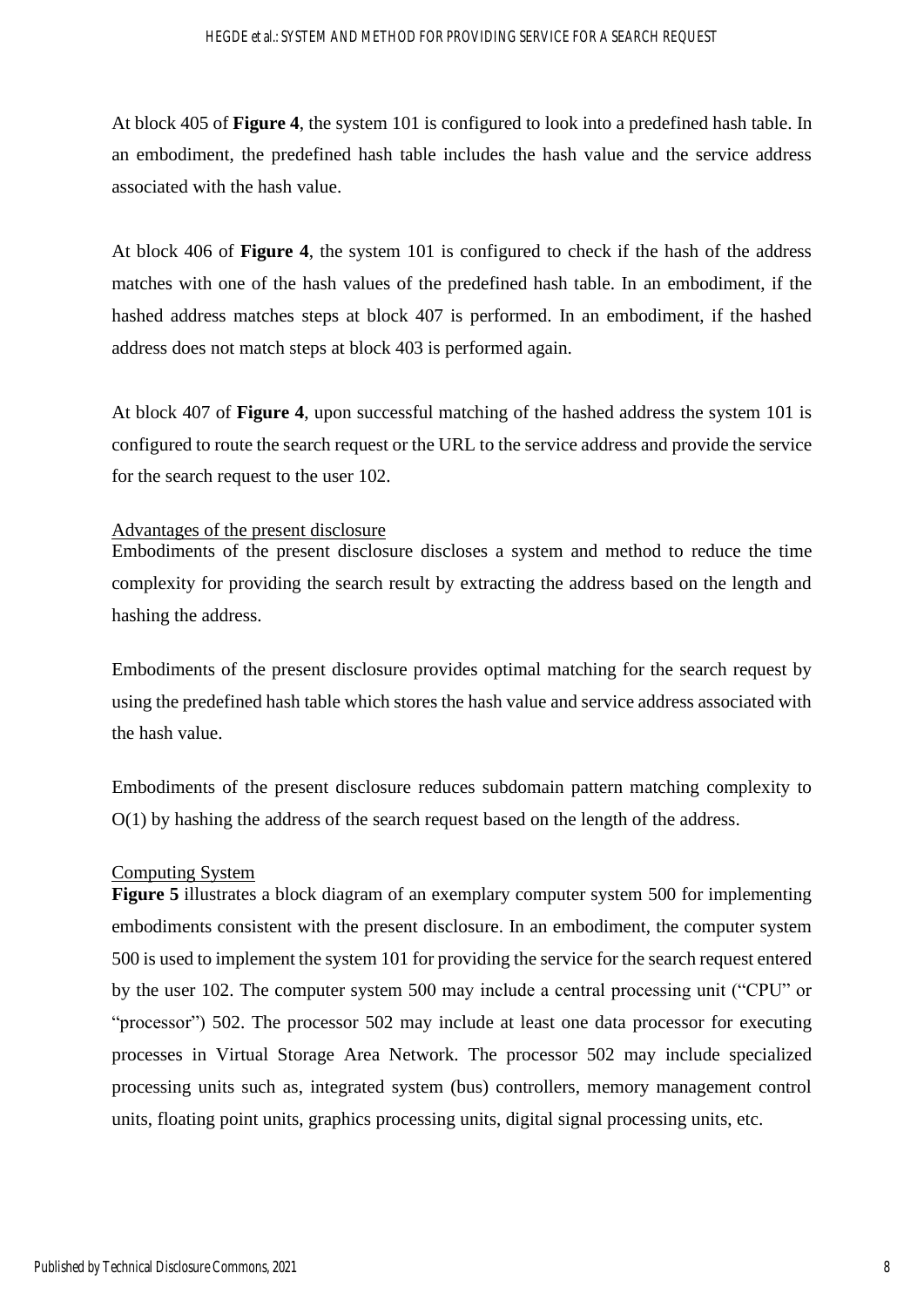The processor 502 may be disposed in communication with one or more input/output (I/O) devices 509 and 510 via I/O interface 501. The I/O interface 501 may employ communication protocols/methods such as, without limitation, audio, analog, digital, monaural, RCA, stereo, IEEE-1394, serial bus, universal serial bus (USB), infrared, PS/2, BNC, coaxial, component, composite, digital visual interface (DVI), high-definition multimedia interface (HDMI), radio frequency (RF) antennas, S-Video, VGA, IEEE 802.n /b/g/n/x, Bluetooth, cellular (e.g., codedivision multiple access (CDMA), high-speed packet access (HSPA+), global system for mobile communications (GSM), long-term evolution (LTE), WiMax, or the like), etc.

Using the I/O interface 501, the computer system 500 may communicate with one or more I/O devices 509 and 510. For example, the input devices 509 may be an antenna, keyboard, mouse, joystick, (infrared) remote control, camera, card reader, fax machine, dongle, biometric reader, microphone, touch screen, touchpad, trackball, stylus, scanner, storage device, transceiver, video device/source, etc. The output devices 510 may be a printer, fax machine, video display (e.g., cathode ray tube (CRT), liquid crystal display (LCD), light-emitting diode (LED), plasma, Plasma Display Panel (PDP), Organic light-emitting diode display (OLED) or the like), audio speaker, etc.

In some embodiments, the computer system 500 may consist of the system 101. The processor 502 may be disposed in communication with a communication network 511 via a network interface 503. The network interface 503 may communicate with the communication network 511. The network interface 503 may employ connection protocols including, without limitation, direct connect, Ethernet (e.g., twisted pair 10/100/1000 Base T), transmission control protocol/internet protocol (TCP/IP), token ring, IEEE 802.11a/b/g/n/x, etc. The communication network 511 may include, without limitation, a direct interconnection, local area network (LAN), wide area network (WAN), wireless network (e.g., using Wireless Application Protocol), the Internet, etc. Using the network interface 503 and the communication network 511, the computer system 500 may communicate with a user 512 to provide service for the search request entered by the user 512. The network interface 503 may employ connection protocols include, but not limited to, direct connect, Ethernet (e.g., twisted pair 10/100/1000 Base T), transmission control protocol/internet protocol (TCP/IP), token ring, IEEE 802.11a/b/g/n/x, etc.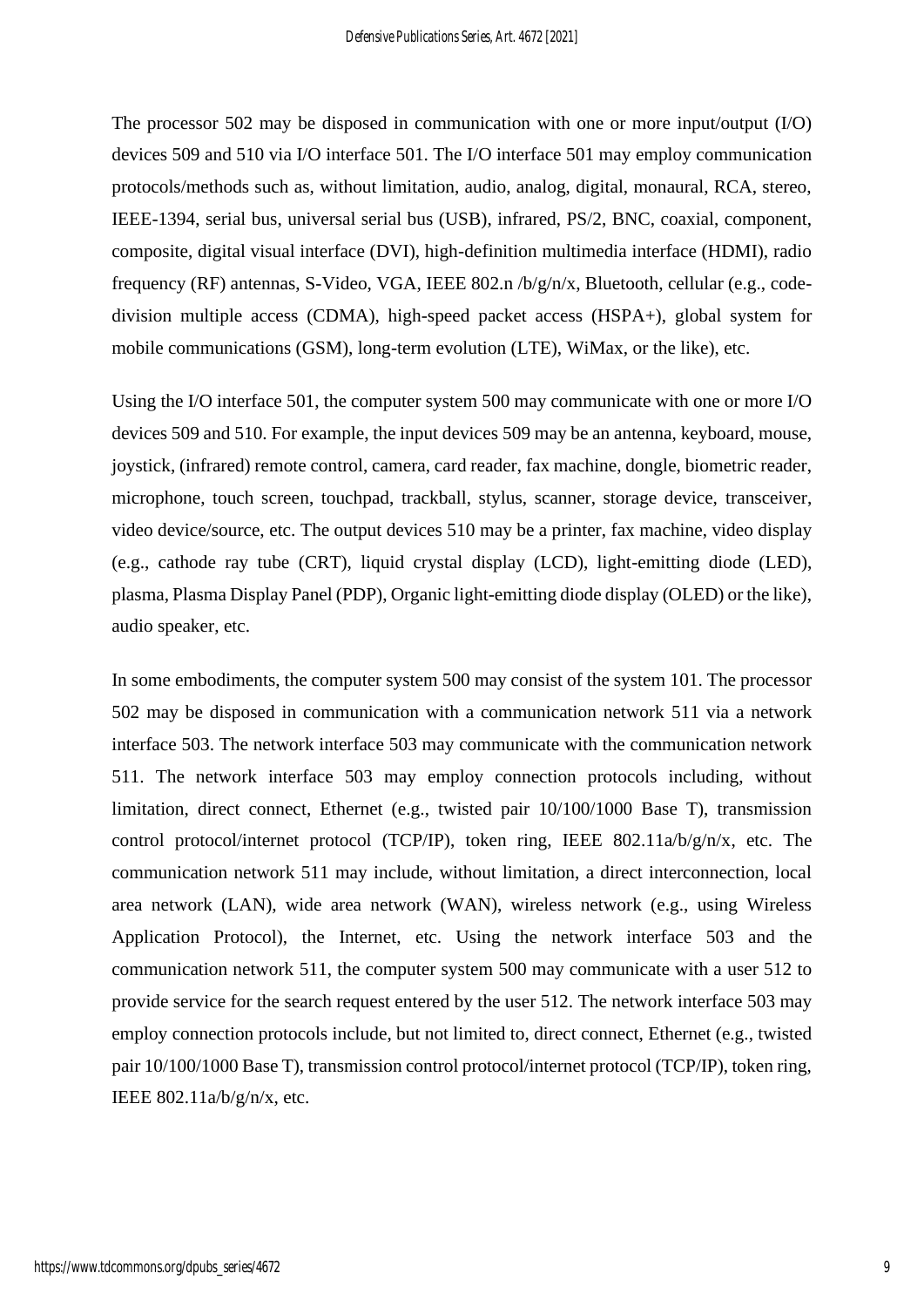#### HEGDE et al.: SYSTEM AND METHOD FOR PROVIDING SERVICE FOR A SEARCH REQUEST

The communication network 511 includes, but is not limited to, a direct interconnection, an ecommerce network, a peer to peer (P2P) network, local area network (LAN), wide area network (WAN), wireless network (e.g., using Wireless Application Protocol), the Internet, Wi-Fi, and such. The first network and the second network may either be a dedicated network or a shared network, which represents an association of the different types of networks that use a variety of protocols, for example, Hypertext Transfer Protocol (HTTP), Transmission Control Protocol/Internet Protocol (TCP/IP), Wireless Application Protocol (WAP), etc., to communicate with each other. Further, the first network and the second network may include a variety of network devices, including routers, bridges, servers, computing devices, storage devices, etc.

In some embodiments, the processor 502 may be disposed in communication with a memory 505 (e.g., RAM, ROM, etc. not shown in **Figure 5**) via a storage interface 504. The storage interface 504 may connect to memory 505 including, without limitation, memory drives, removable disc drives, etc., employing connection protocols such as, serial advanced technology attachment (SATA), Integrated Drive Electronics (IDE), IEEE-1394, Universal Serial Bus (USB), fibre channel, Small Computer Systems Interface (SCSI), etc. The memory drives may further include a drum, magnetic disc drive, magneto-optical drive, optical drive, Redundant Array of Independent Discs (RAID), solid-state memory devices, solid-state drives, etc.

The memory 505 may store a collection of program or database components, including, without limitation, user interface 506, an operating system 507, web browser 508 etc. In some embodiments, computer system 500 may store user/application data, such as, the data, variables, records, etc., as described in this disclosure. Such databases may be implemented as fault-tolerant, relational, scalable, secure databases such as Oracle ® or Sybase®.

The operating system 507 may facilitate resource management and operation of the computer system 500. Examples of operating systems include, without limitation, APPLE MACINTOSH® OS X, UNIX®, UNIX-like system distributions (E.G., BERKELEY SOFTWARE DISTRIBUTION<sup>TM</sup> (BSD), FREEBSD<sup>TM</sup>, NETBSD<sup>TM</sup>, OPENBSD<sup>TM</sup>, etc.), LINUX DISTRIBUTIONS<sup>TM</sup> (E.G., RED HAT<sup>TM</sup>, UBUNTU<sup>TM</sup>, KUBUNTU<sup>TM</sup>, etc.), IBM<sup>TM</sup> OS/2, MICROSOFT<sup>TM</sup> WINDOWS<sup>TM</sup> (XP<sup>TM</sup>, VISTA<sup>TM</sup>/7/8, 10 etc.), APPLE<sup>®</sup> IOS<sup>TM</sup>, GOOGLE® ANDROIDTM, BLACKBERRY® OS, or the like.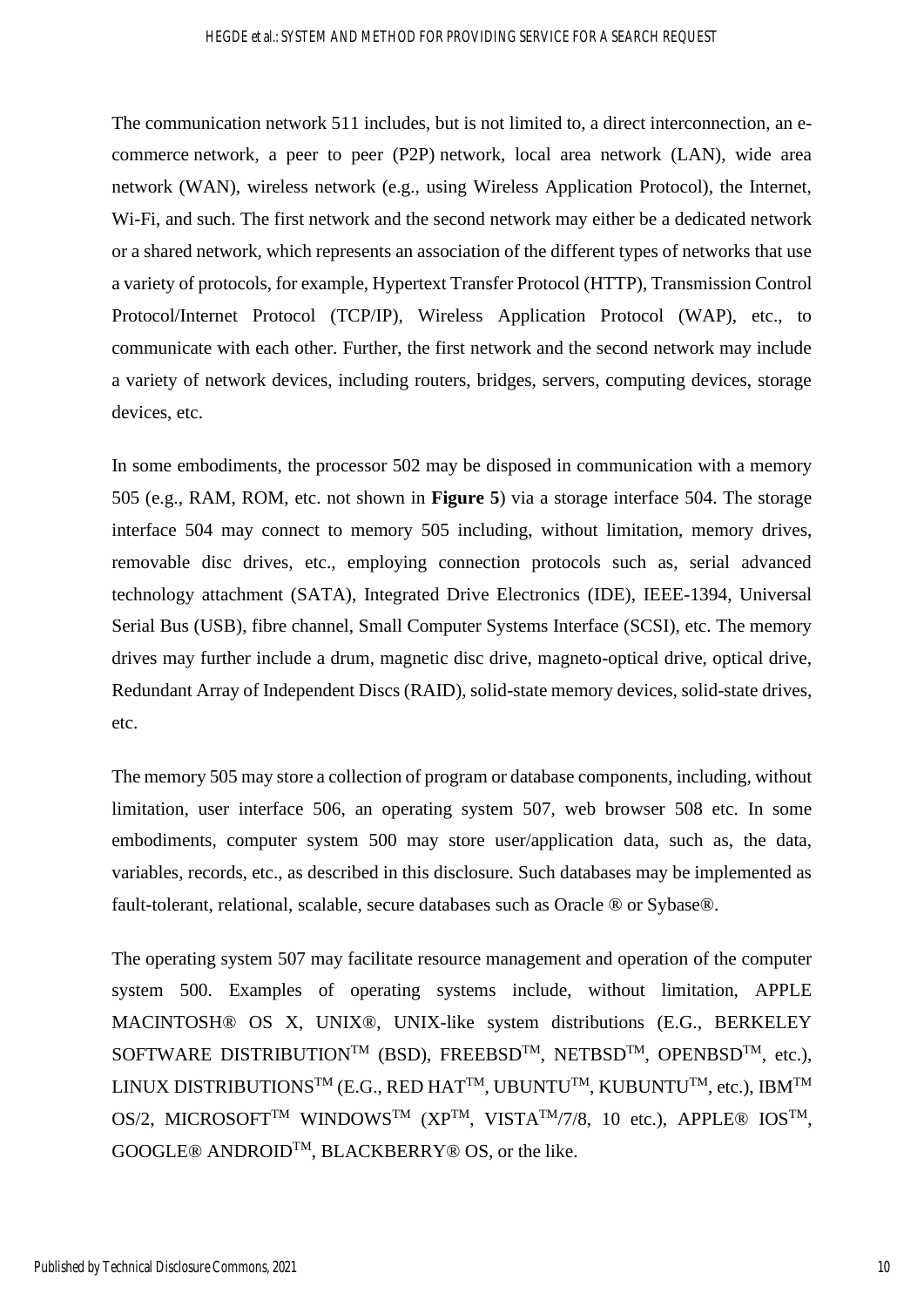In some embodiments, the computer system 500 may implement a web browser 508 stored program component. The web browser 508 may be a hypertext viewing application, such as Microsoft Internet Explorer, Google Chrome, Mozilla Firefox, Apple Safari, etc. Secure web browsing may be provided using Hypertext Transport Protocol Secure (HTTPS), Secure Sockets Layer (SSL), Transport Layer Security (TLS), etc. Web browsers 508 may utilize facilities such as AJAX, DHTML, Adobe Flash, JavaScript, Java, Application Programming Interfaces (APIs), etc. In some embodiments, the computer system 500 may implement a mail server stored program component. The mail server may be an Internet mail server such as Microsoft Exchange, or the like. The mail server may utilize facilities such as ASP, ActiveX, ANSI C++/C#, Microsoft .NET, Common Gateway Interface (CGI) scripts, Java, JavaScript, PERL, PHP, Python, WebObjects, etc. The mail server may utilize communication protocols such as Internet Message Access Protocol (IMAP), Messaging Application Programming Interface (MAPI), Microsoft Exchange, Post Office Protocol (POP), Simple Mail Transfer Protocol (SMTP), or the like. In some embodiments, the computer system 500 may implement a mail client stored program component. The mail client may be a mail viewing application, such as Apple Mail, Microsoft Entourage, Microsoft Outlook, Mozilla Thunderbird, etc.

Furthermore, one or more computer-readable storage media may be utilized in implementing embodiments consistent with the present disclosure. A computer-readable storage medium refers to any type of physical memory on which information or data readable by a processor may be stored. Thus, a computer-readable storage medium may store instructions for execution by one or more processors, including instructions for causing the processor(s) to perform steps or stages consistent with the embodiments described herein. The term "computer-readable medium" should be understood to include tangible items and exclude carrier waves and transient signals, i.e., be non-transitory. Examples include Random Access Memory (RAM), Read-Only Memory (ROM), volatile memory, non-volatile memory, hard drives, Compact Disc (CD) ROMs, DVDs, flash drives, disks, and any other known physical storage media. media.

The described operations may be implemented as a method, system or article of manufacture using standard programming and/or engineering techniques to produce software, firmware, hardware, or any combination thereof. The described operations may be implemented as code maintained in a "non-transitory computer readable medium", where a processor may read and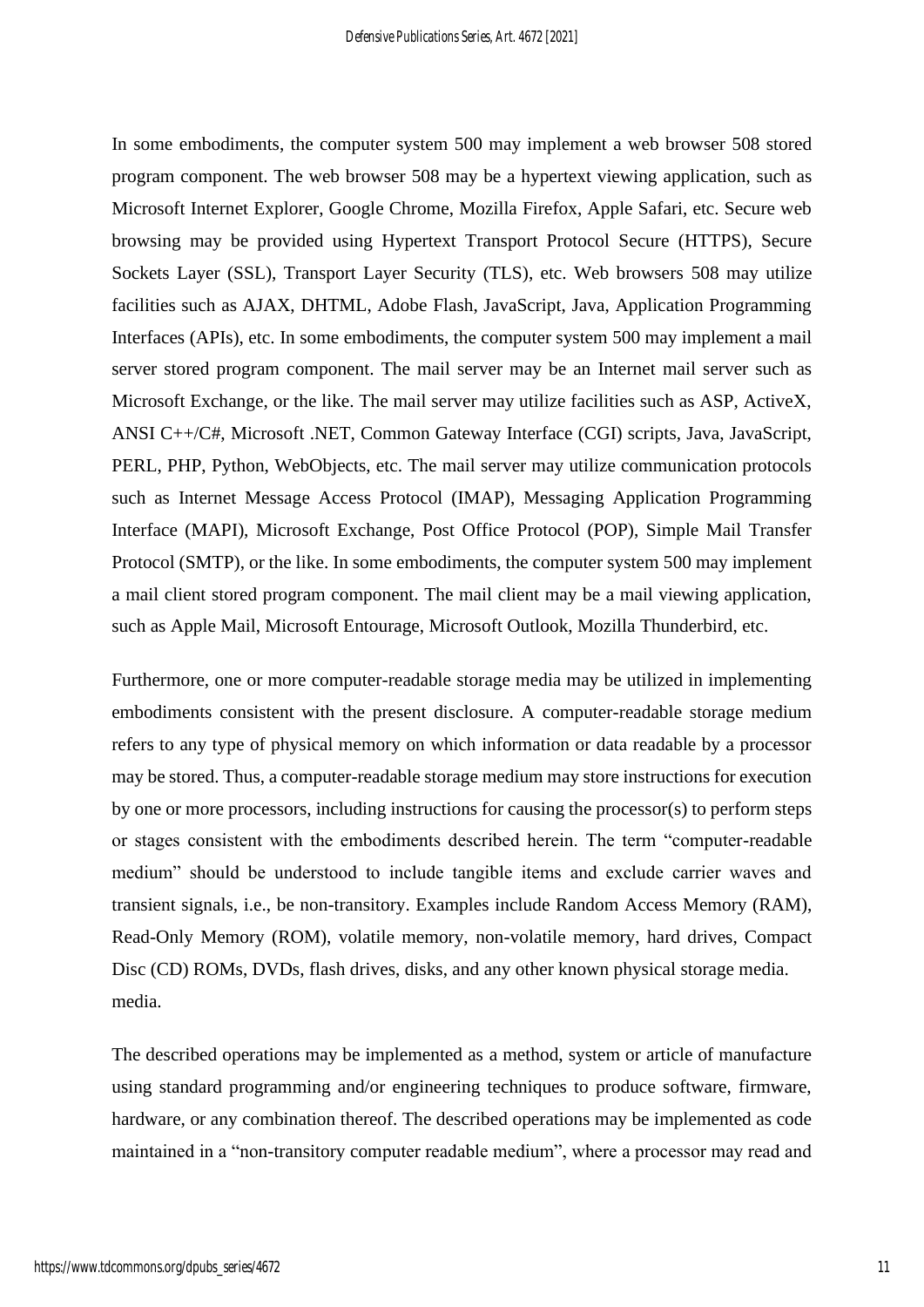#### HEGDE et al.: SYSTEM AND METHOD FOR PROVIDING SERVICE FOR A SEARCH REQUEST

execute the code from the computer readable medium. The processor is at least one of a microprocessor and a processor capable of processing and executing the queries. A nontransitory computer readable medium may include media such as magnetic storage medium (e.g., hard disk drives, floppy disks, tape, etc.), optical storage (CD-ROMs, DVDs, optical disks, etc.), volatile and non-volatile memory devices (e.g., EEPROMs, ROMs, PROMs, RAMs, DRAMs, SRAMs, Flash Memory, firmware, programmable logic, etc.), etc. Further, non-transitory computer-readable media may include all computer-readable media except for a transitory. The code implementing the described operations may further be implemented in hardware logic (e.g., an integrated circuit chip, Programmable Gate Array (PGA), Application Specific Integrated Circuit (ASIC), etc.).

The illustrated steps are set out to explain the exemplary embodiments shown, and it should be anticipated that ongoing technological development will change the manner in which particular functions are performed. These examples are presented herein for purposes of illustration, and not limitation. Further, the boundaries of the functional building blocks have been arbitrarily defined herein for the convenience of the description. Alternative boundaries can be defined so long as the specified functions and relationships thereof are appropriately performed. Alternatives (including equivalents, extensions, variations, deviations, etc., of those described herein) will be apparent to persons skilled in the relevant art(s) based on the teachings contained herein. Such alternatives fall within the scope and spirit of the disclosed embodiments. Also, the words "comprising," "having," "containing," and "including," and other similar forms are intended to be equivalent in meaning and be open ended in that an item or items following any one of these words is not meant to be an exhaustive listing of such item or items or meant to be limited to only the listed item or items. It must also be noted that as used herein and in the appended claims, the singular forms "a," "an," and "the" include plural references unless the context clearly dictates otherwise.

Furthermore, one or more computer-readable storage media may be utilized in implementing embodiments consistent with the present disclosure. A computer readable storage medium refers to any type of physical memory on which information or data readable by a processor may be stored. Thus, a computer readable storage medium may store instructions for execution by one or more processors, including instructions for causing the processor(s) to perform steps or stages consistent with the embodiments described herein. The term "computer readable medium" should be understood to include tangible items and exclude carrier waves and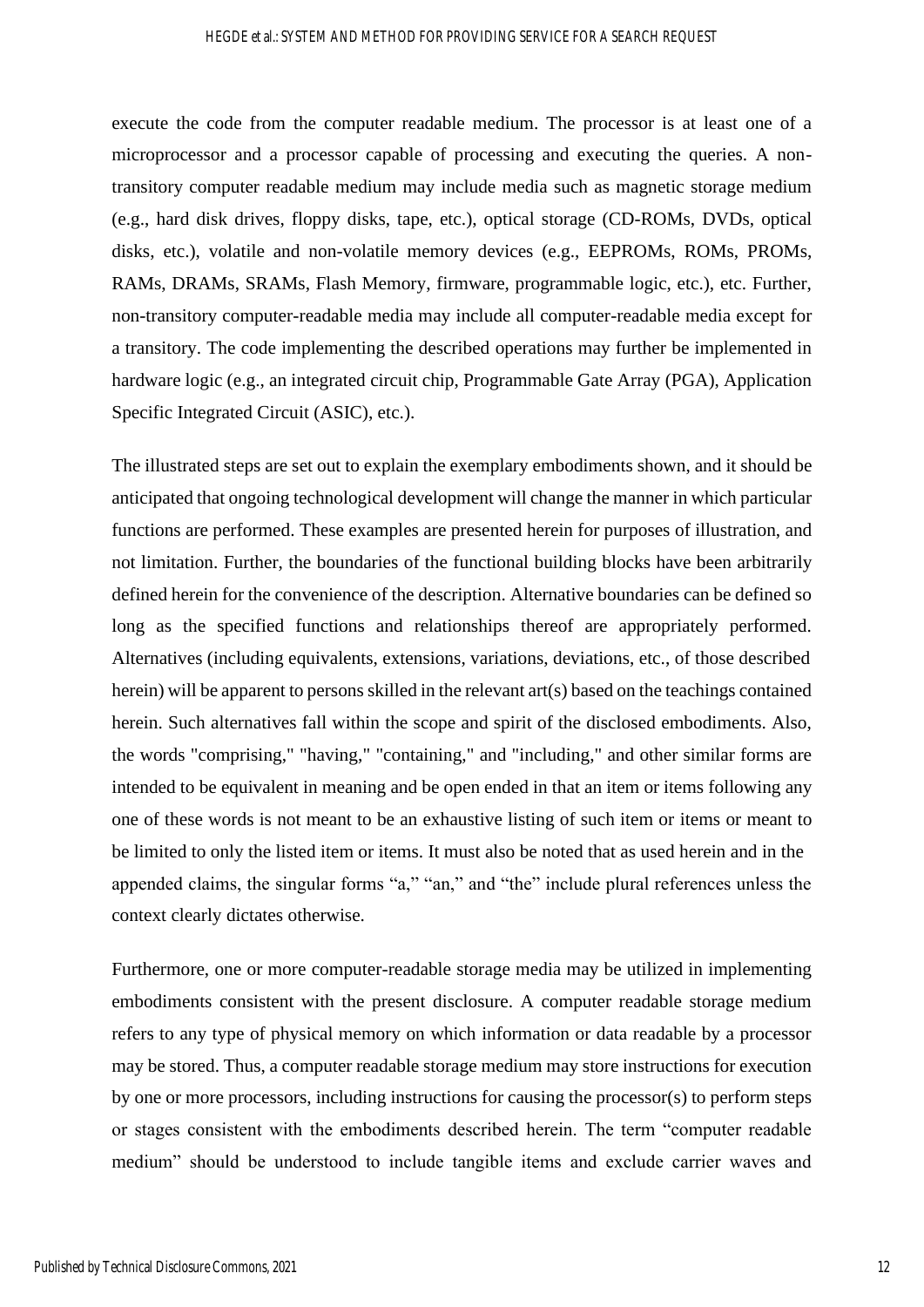transient signals, i.e., are non-transitory. Examples include random access memory (RAM), read-only memory (ROM), volatile memory, non-volatile memory, hard drives, CD ROMs, DVDs, flash drives, disks, and any other known physical storage media.

Finally, the language used in the specification has been principally selected for readability and instructional purposes, and it may not have been selected to delineate or circumscribe the inventive subject matter. Accordingly, the disclosure of the embodiments of the disclosure is intended to be illustrative, but not limiting, of the scope of the disclosure.

With respect to the use of substantially any plural and/or singular terms herein, those having skill in the art can translate from the plural to the singular and/or from the singular to the plural as is appropriate to the context and/or application. The various singular/plural permutations may be expressly set forth herein for sake of clarity.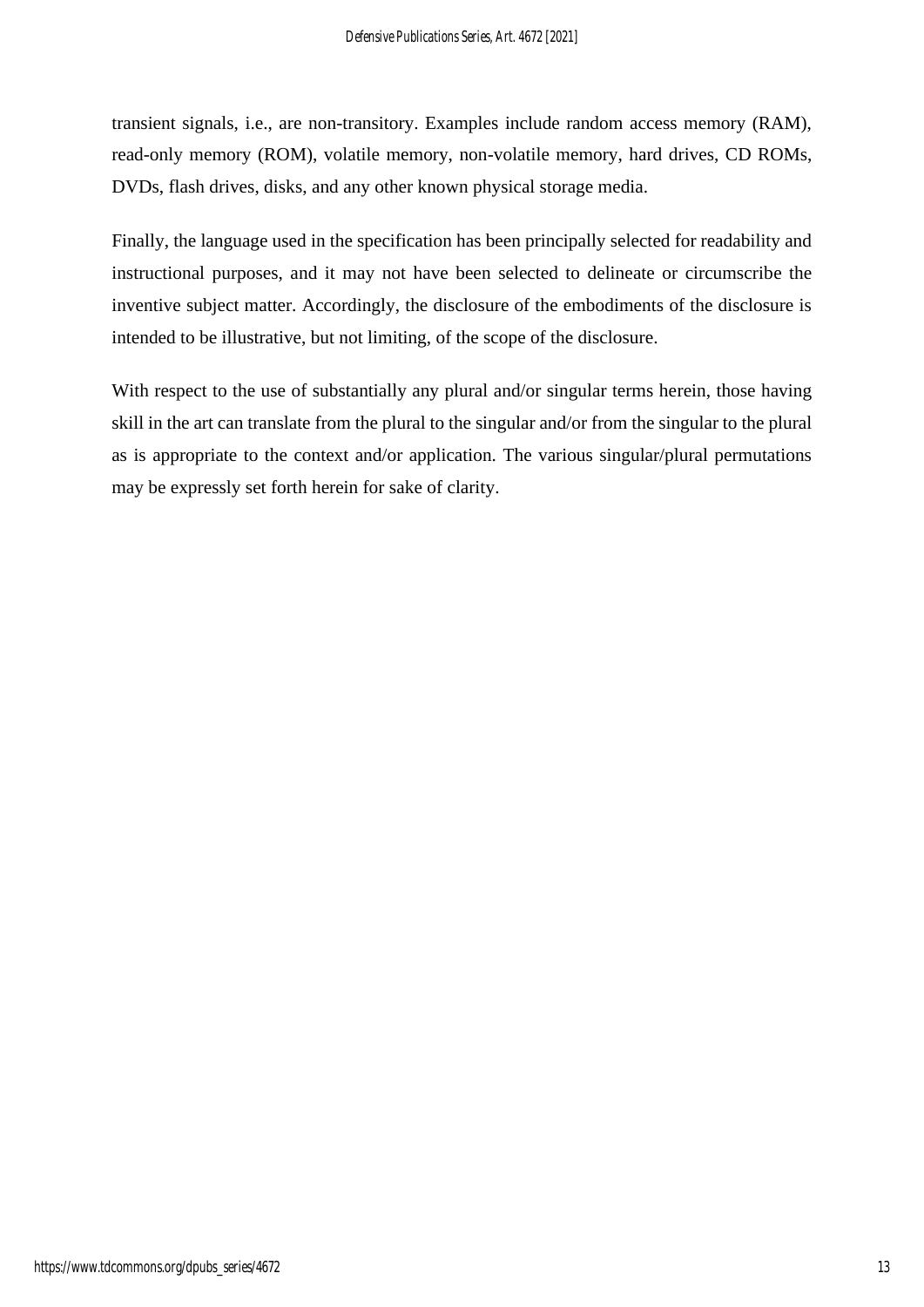### **SYSTEM AND METHOD FOR PROVIDING SERVICE FOR A SEARCH REQUEST**

### **ABSTRACT**

The present disclosure provides a system and a method for providing service for a search request. The proposed system receives the search request entered by a user on a browser. The proposed system adds custom header to the search request to allow index-based extraction of address of the search request. Further, the proposed system extracts the address based on the length and hashes the address. The proposed system looks into a predefined hash table and upon successful matching of the hash address from the hash table, the proposed system routes the search request to a service port and provides the service. Thus, the proposed system reduces time complexity and provides the search result at a faster rate.

**Figure 4**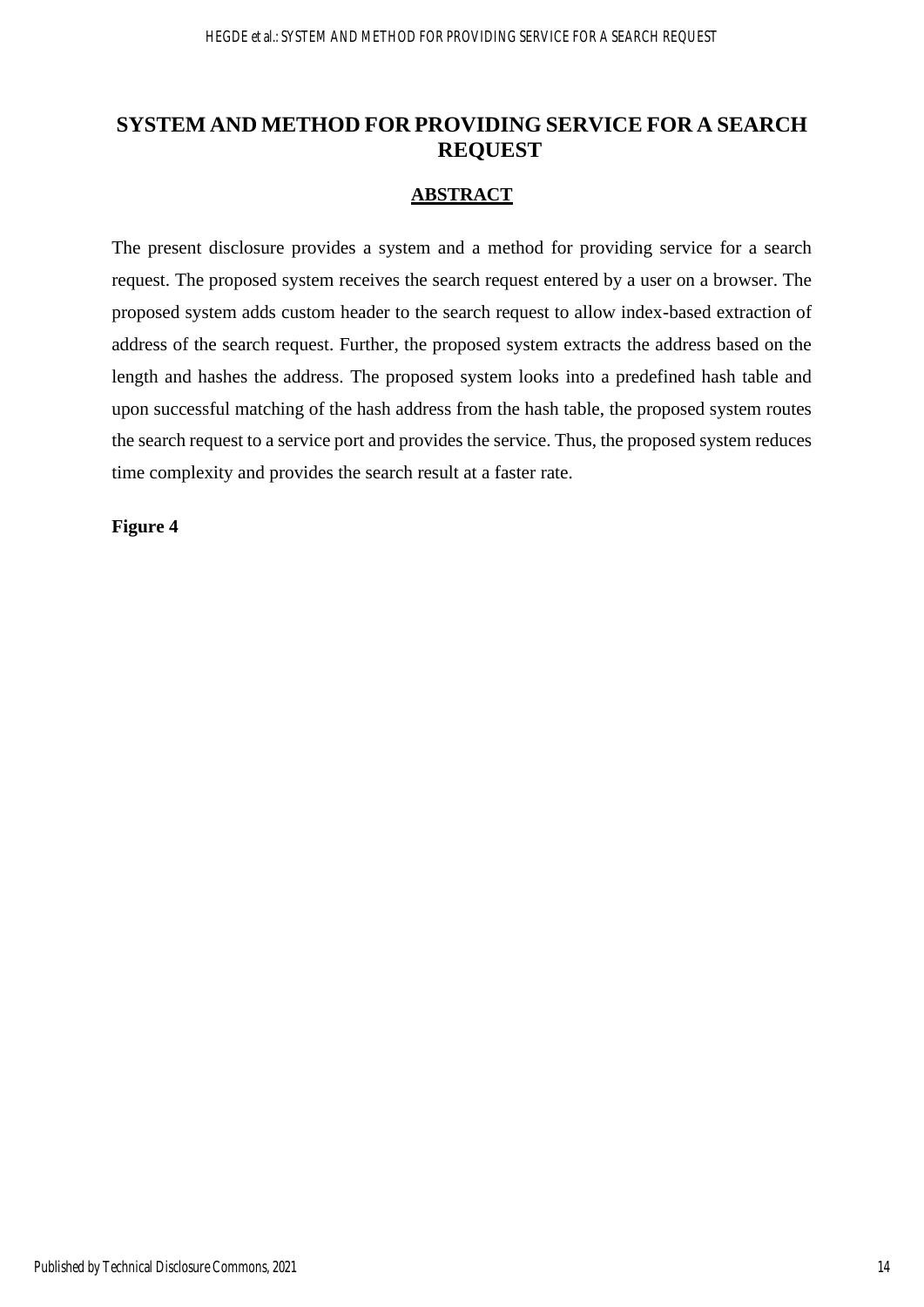



**Figure 1**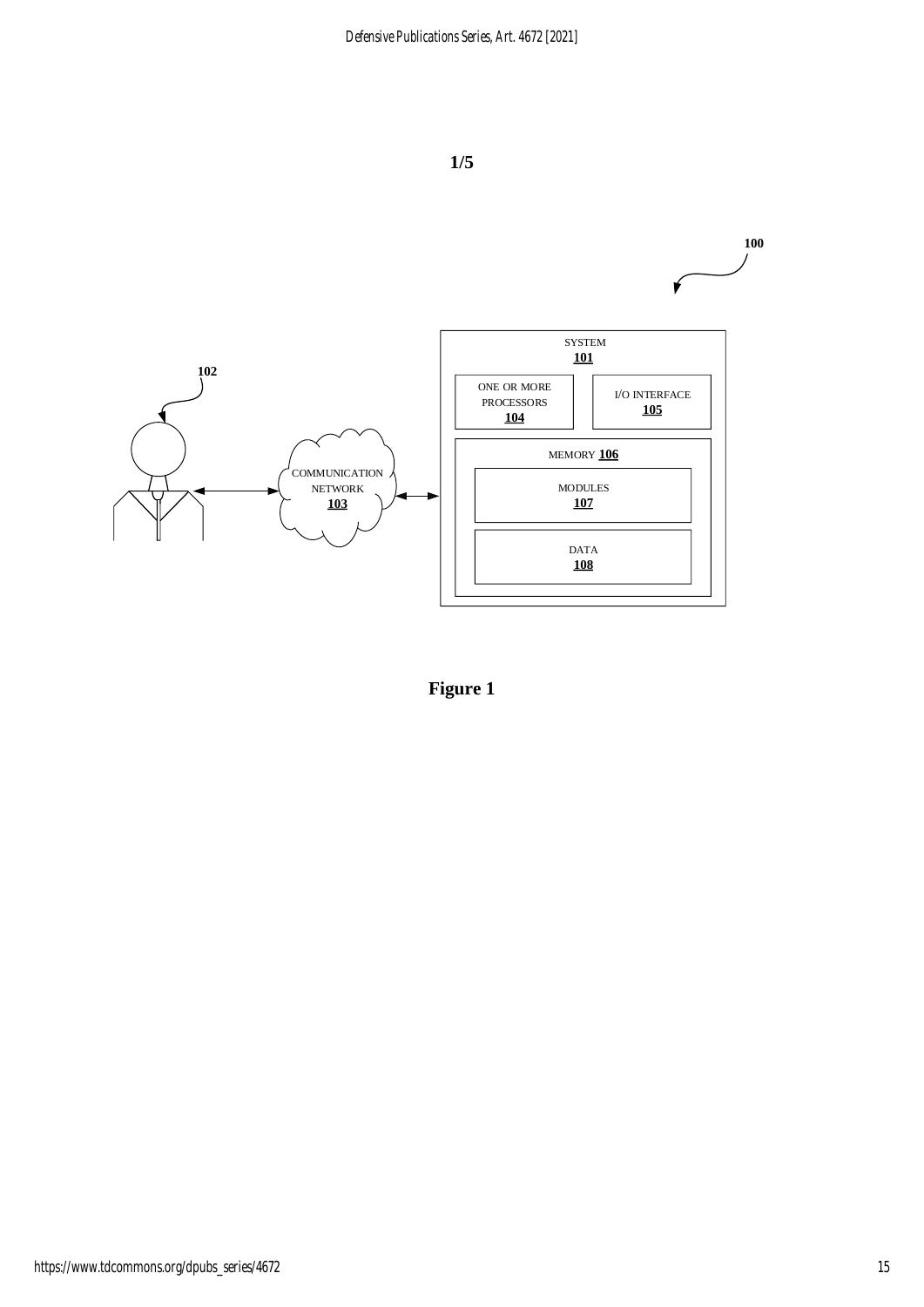



**Figure 2**

**3/5**

| Header                      | <b>URL</b>                                               | Hash     |
|-----------------------------|----------------------------------------------------------|----------|
| address-size-priority-1: 56 | mydomain.visa.com/us/east/keygenerator/oauth/merchantxyz | d875aee6 |
| address-size-priority-1: 44 | mydomain.visa.com/us/east/keygenerator/oauth             | 556001d9 |
| address-size-priority-1:38  | mydomain.visa.com/us/east/keygenerator                   | 7147a536 |
| address-size-priority-1: 25 | mydomain.visa.com/us/east                                | 4df70e78 |
| address-size-priority-1: 20 | mydomain.visa.com/us                                     | 947de6e5 |
| address-size-priority-1: 17 | mydomain.visa.com                                        | bf3249e5 |
|                             |                                                          |          |

| Hash     | Service <ip: port=""></ip:> |
|----------|-----------------------------|
| d875aee6 | 192.158.1.31:8443           |
| 556001d9 | 191.155.1.42:8443           |
| 7147a536 | 193.156.1.13:8443           |
| 4df70e78 | 192.155.1.34:8443           |
| 947de6e5 | 192.156.1.45:8443           |
| bf3249e5 | 192.155.1.37:8443           |
|          |                             |

### **Figure 3**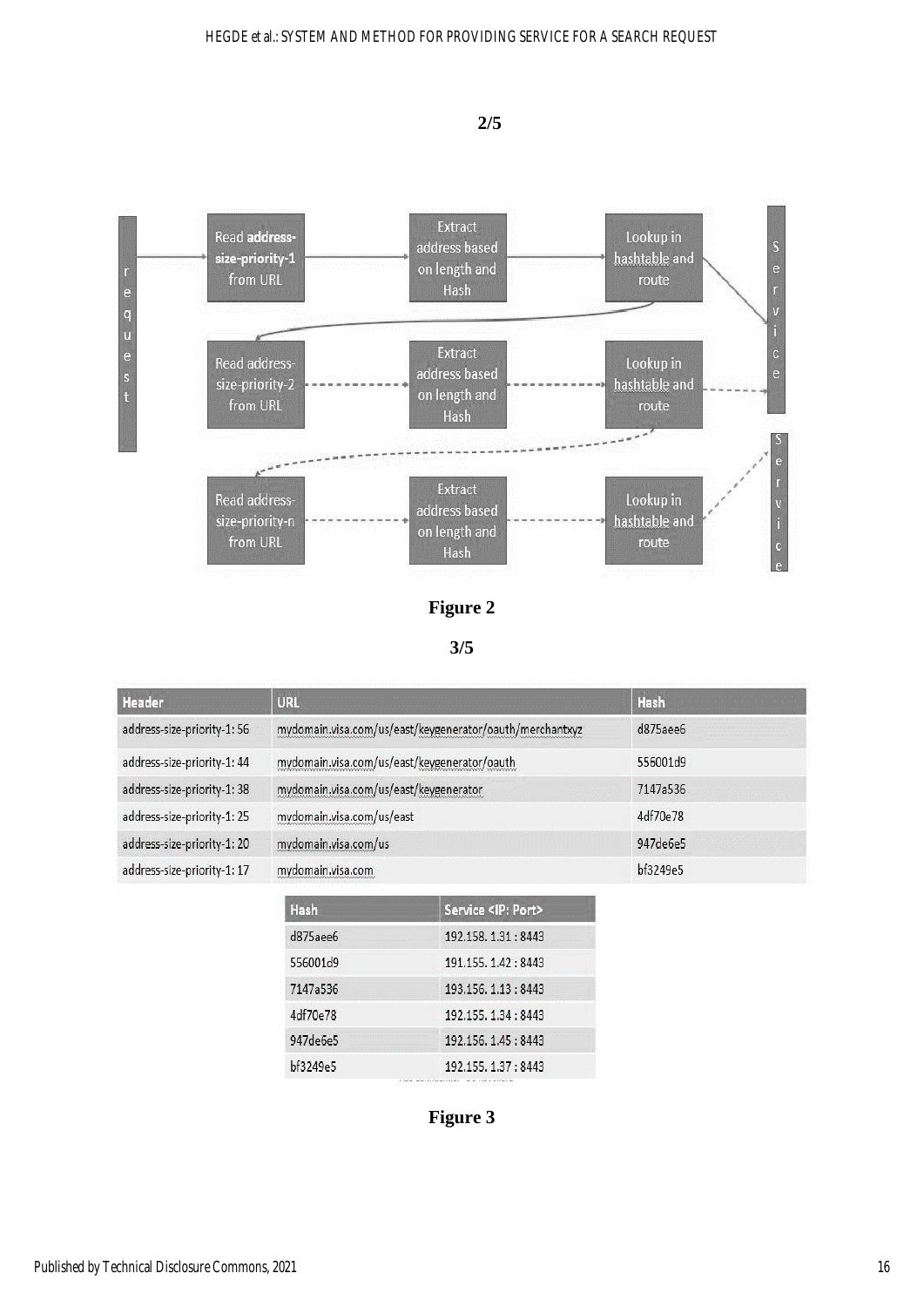